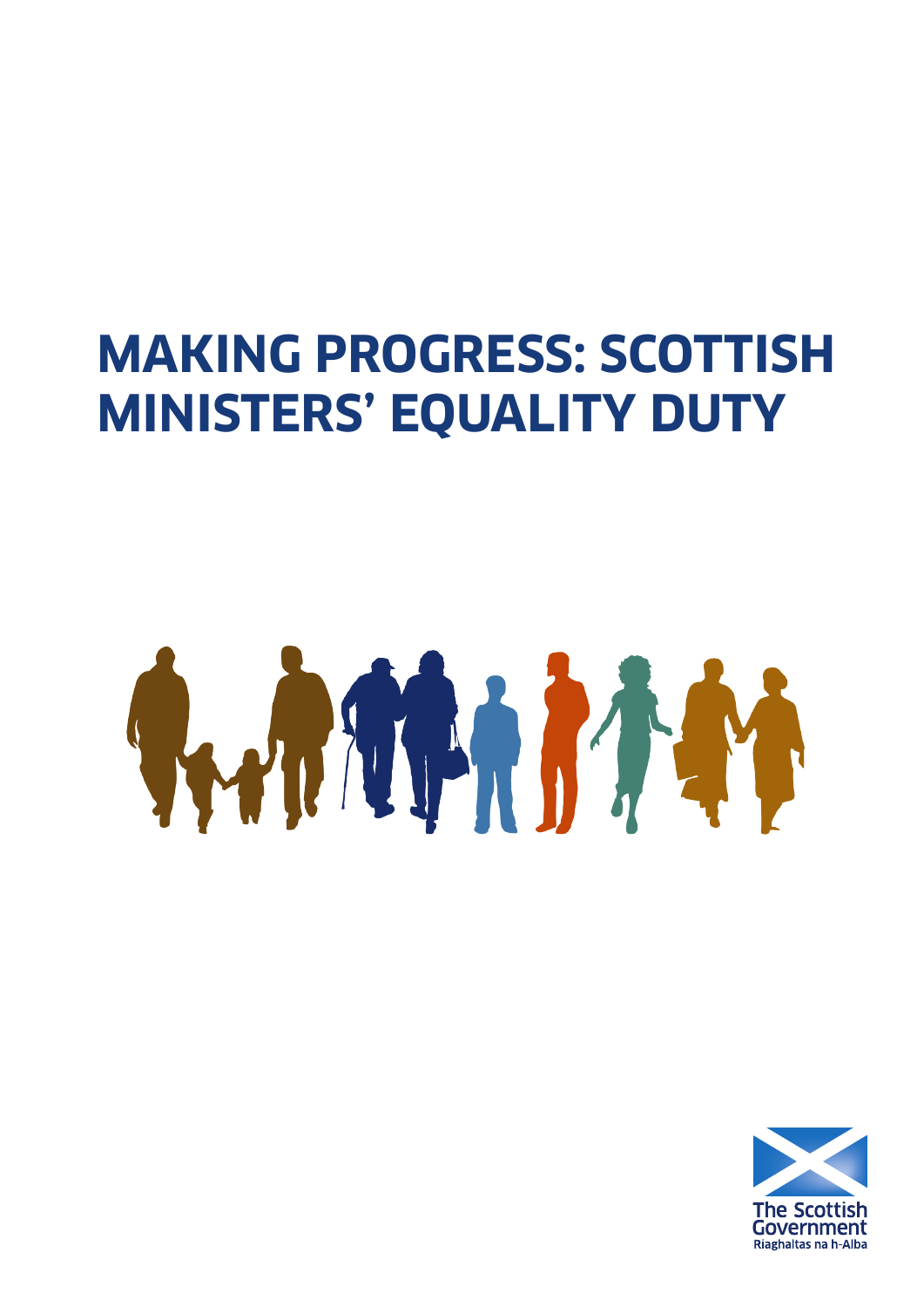#### **MINISTERIAL FOREWORD**



Scotland's ambition and drive on equality is beyond any doubt. Certainly the equality message is clear and embedded in the Economic Strategy with its focus on inclusive growth; it is woven through our Programme for Government and is at the heart of our work around a Fairer Scotland.

The public sector equality duty (PSED) brings to life these ambitions, providing the scaffolding to drive improvement on equality. Far from tick box exercises, the work on the PSED supports important work happening across the public sector right now. It makes equality an everyday reality; it helps us to improve diversity and wellbeing in our organisations; it helps drive positive action to deliver interventions for our staff and service users where evidence tells us that people are experiencing disadvantage; it helps us track our performance on equal pay.

In December 2013 the Scottish Ministers published a set of proposals to help improve performance on the PSED. This progress report marks the half-way point of a four year collaborative project. My ambition is to create conditions for better performance of the PSED across Scotland and in this time we have created the new Scottish National Equality Improvement Project (SNEIP) to provide the collective leadership, partnership and collaboration necessary to drive improvement on equality.

The feedback received tells of the huge potential for connectedness and support gained through SNEIP and, going forward, I want to look at how we can build the collaboration. Equality and diversity and compliance with the PSED is a corporate responsibility that should be at the top of every Chief Executive's agenda. Though transformational change takes time, it is our collective responsibility to meet this challenge and I urge leaders to support SNEIP by championing the mainstreaming agenda in your organisations. Together we need to renew our focus and energy on the PSED if we are to make headway on improving equality outcomes for our employees, for our service users and in wider society.

any hue

**Alex Neil, MSP**

**Cabinet Secretary for Social Justice, Communities and Pensioners' Rights**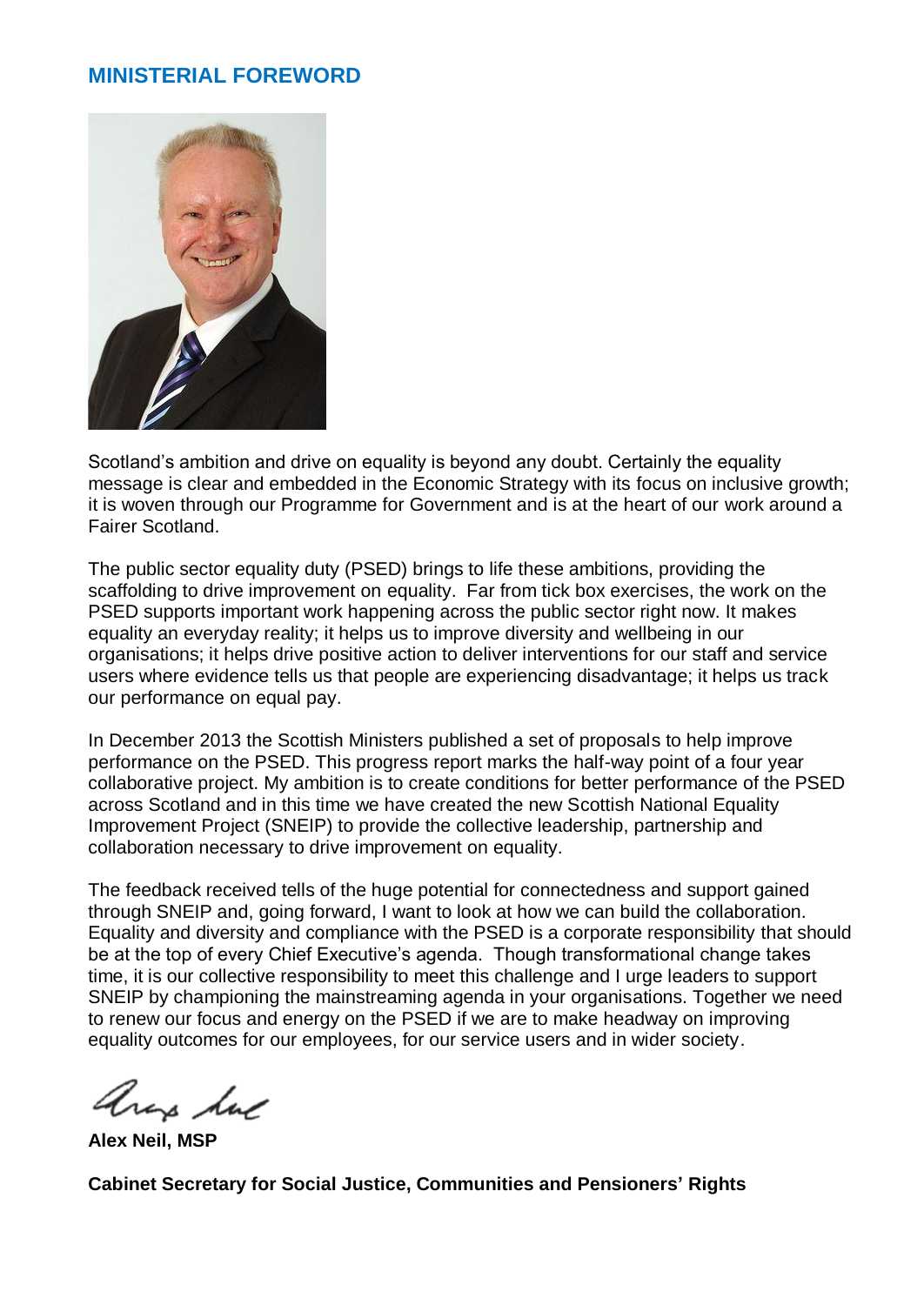#### **CONTENTS**

- **1. Scottish Ministers' [Duty: background and our approach](#page-3-0)**
	- **1.1 Background**
	- **[1.2 Our Approach](#page-4-0)**
- **[2. Progress report on improvement activities](#page-6-1)**
	- **[2.1 Setting and Reporting on Equality Outcomes](#page-6-0)**
	- **2.2 [Practice Sharing and Knowledge Transfer](#page-8-0)**
	- **[2.3 Reporting on Pay Gaps and Occupational Segregation](#page-12-0)**
	- **2.4 [Improving National and Local Data Availability](#page-15-0)**
- **[3. Conclusion](#page-18-0)**
- **[Annex A: Public Sector Equality Duty](#page-20-0)**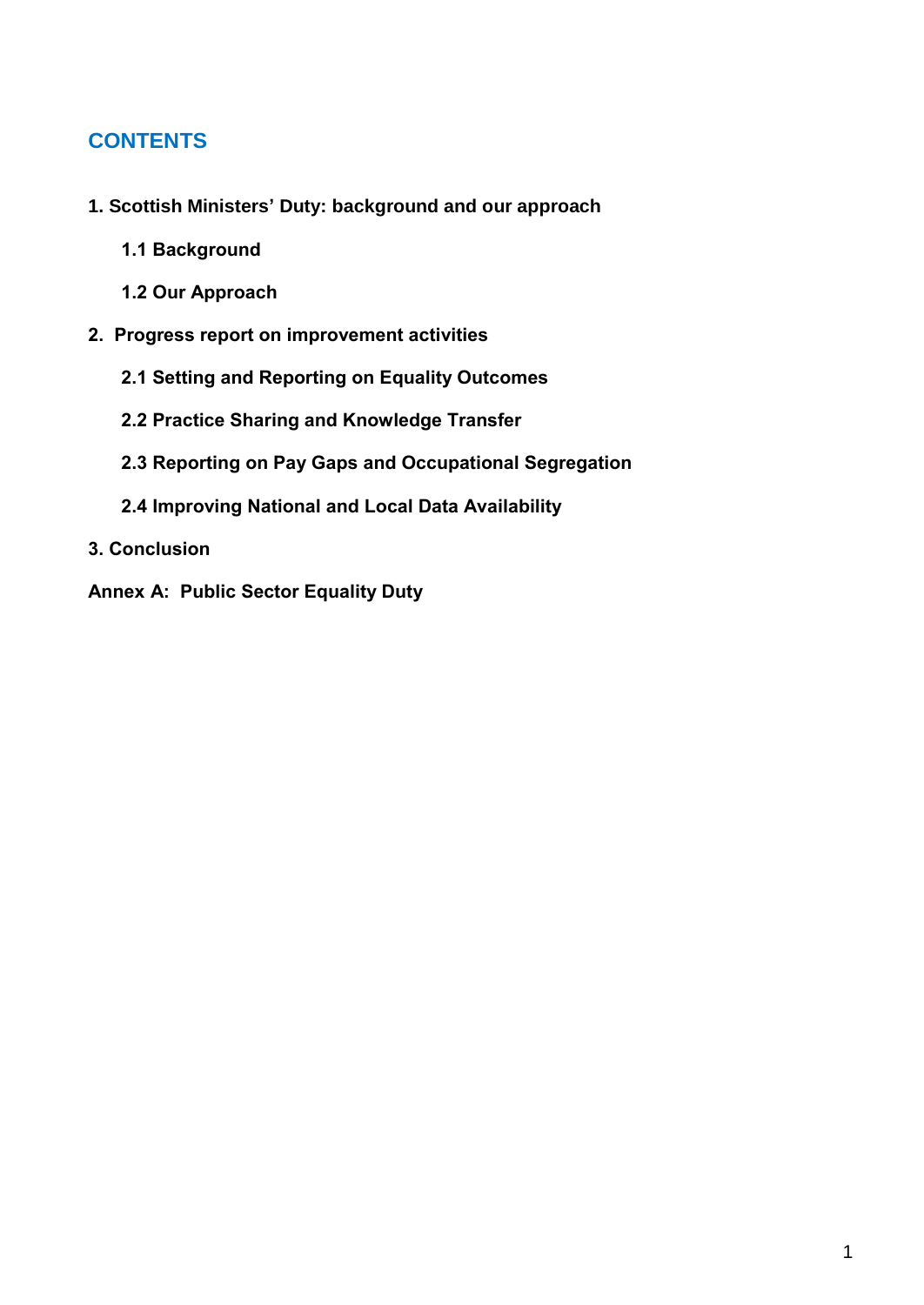#### <span id="page-3-0"></span>**1. SCOTTISH MINISTERS' DUTY: BACKGROUND AND OUR APPROACH**

#### **1.1 BACKGROUND**

#### **The Scottish Ministers' Duty**

Equality and fairness are central to the Scottish Government's purpose, outcomes and approach to public service reform. In this context the public sector equality duty is a key strategic lever for change. In order to help create conditions for authorities, including the Scottish Government, to improve performance, Scottish Ministers are subject to a duty to publish proposals to assist Scottish public authorities to better perform the public sector equality duty, and report on progress in this area.

In December 2013, the Scottish Ministers published [proposals](http://www.gov.scot/Publications/2013/12/9408/downloads) for improvement, based on four linked priority areas for improvement over the period 2013-2017:



The Scottish Ministers' proposals were informed by the experience of public authorities in 2013 producing for the very first time their equality outcomes and mainstreaming reports. It also took account of supplementary research including:

- [Monitoring and Compliance Reports by the EHRC](http://www.equalityhumanrights.com/scotland/public-sector-equality-duty/monitoring-and-enforcement/)  $\bullet$
- [Views from authorities identifying barriers and enablers to implementation](http://www.gov.scot/Publications/2013/12/2072)
- Local analysis and research
- Sector analysis and research.  $\bullet$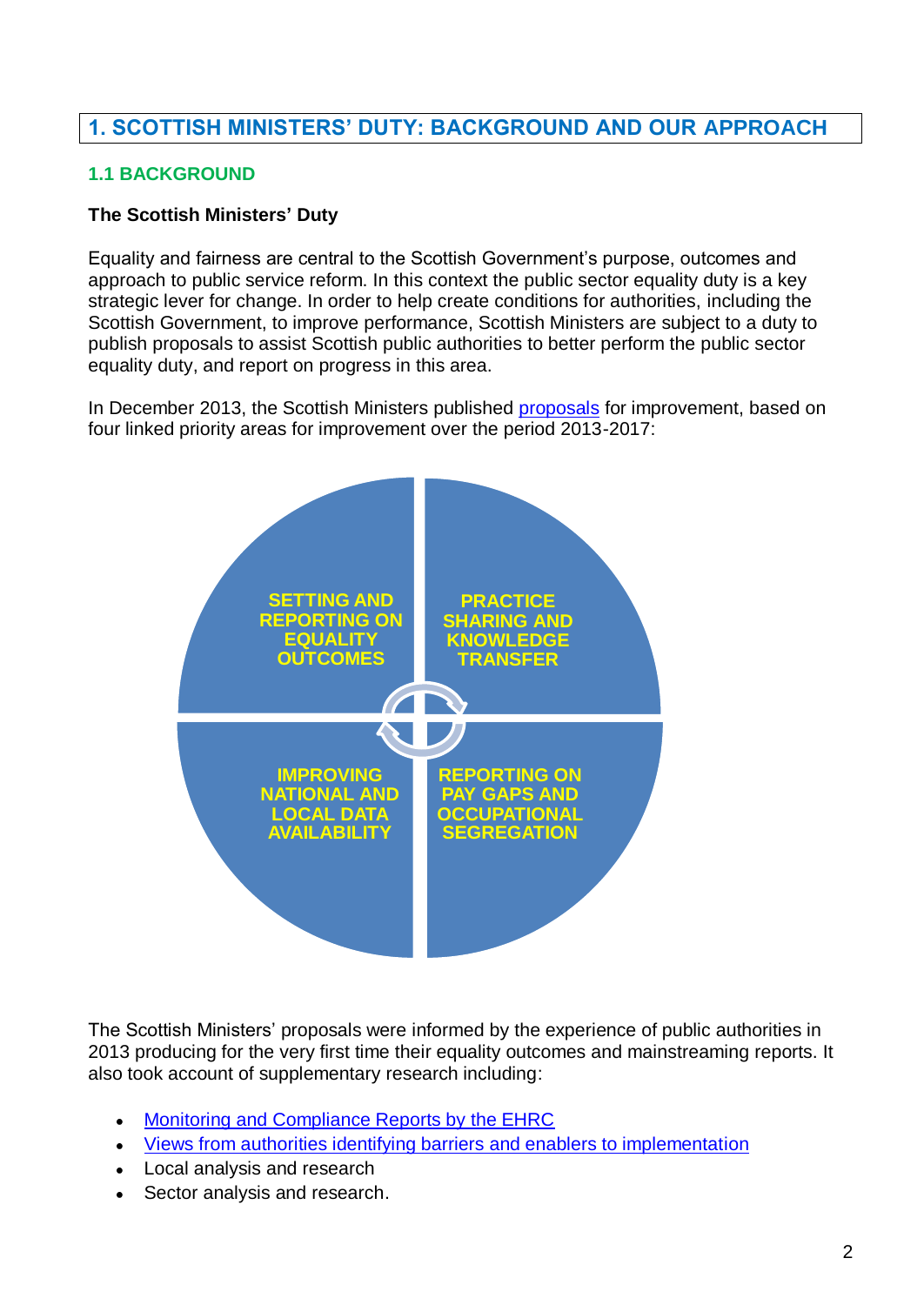<span id="page-4-0"></span>This progress report describes the activity that has taken place to deliver the proposals during the first phase of the project, covering the period January 2014 – December 2015.

#### **1.2 OUR APPROACH**

#### **THE SCOTTISH NATIONAL EQUALITY IMPROVEMENT PROJECT (SNEIP)**

During 2014 the Scottish Government worked with authorities, the Equality and Human Rights Commission (EHRC) and other partners to develop the approach to be taken. It sought to test the proposals and develop a set of plans to support their implementation. The Scottish National Equality Improvement Project (SNEIP) has been set up to help drive improved performance on the public sector equality duty and deliver on the identified proposals.

The Core Project Team consists of the Scottish Government, the EHRC and Close the Gap. This reflects the need for expertise in both compliance with the legislation and around the subject areas of gender pay and occupational segregation. SNEIP is a collaborative project which tests ideas and shapes improvement activity, with a Sounding Board comprising equality networks including the Equality Challenge Unit, NDPB<sup>1</sup> Network, Health Board Network, Scottish Councils Equality Network (SCEN), COSLA, Police Scotland and Scottish Fire and Rescue Service.



#### **The Core Project Team SNEIP Sounding Board**

The Scottish Government provides core funding for [Close the Gap](http://www.closethegap.org.uk/) to support work to address women's inequality in the sector, and to meet the requirements of the public sector equality duty.

From the outset it was acknowledged that a drive for improvement had to be at the heart of the project. The work would centre on supporting organisations and working with them on an individual basis and through national collaborative events to make progress. The

 $\overline{a}$ 

<sup>&</sup>lt;sup>1</sup> non-departmental public bodies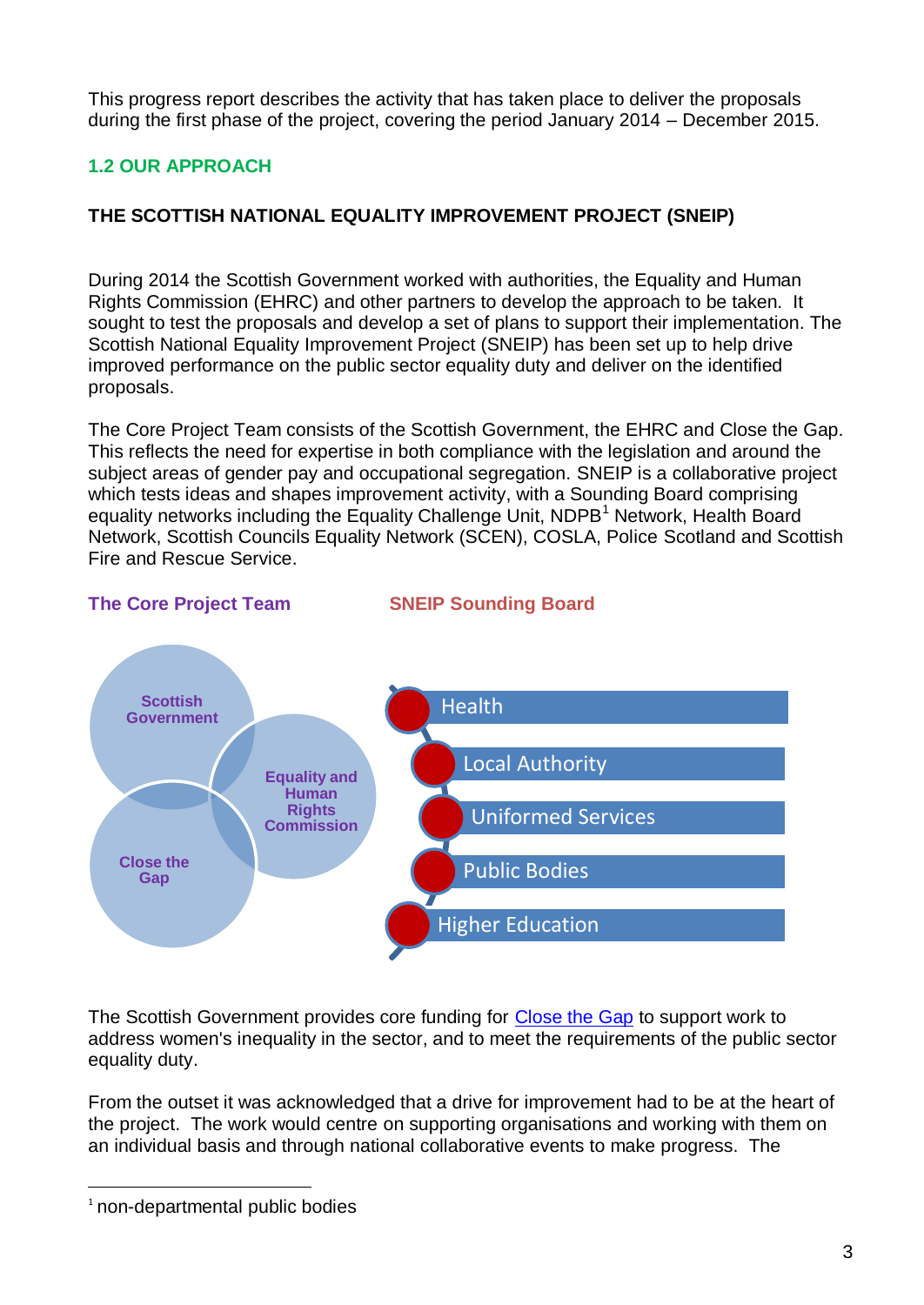engagement of the EHRC in the process has been welcome and their contribution has been important. The EHRC of course has an enforcement role in relation to the public sector equality duty but this project does not interfere with that role.

#### **PROJECT THEMES**

The project identified four themes for activity:

- Setting and Reporting on Equality Outcomes
- Practice Sharing and Knowledge Transfer
- Reporting on Pay Gaps and Occupation Segregation
- Improving National and Local Data Availability

Each theme is focused on addressing a clearly defined issue. However, there are strong links between each theme and we have worked to build on these synergies as we have developed and implemented the proposals for activity.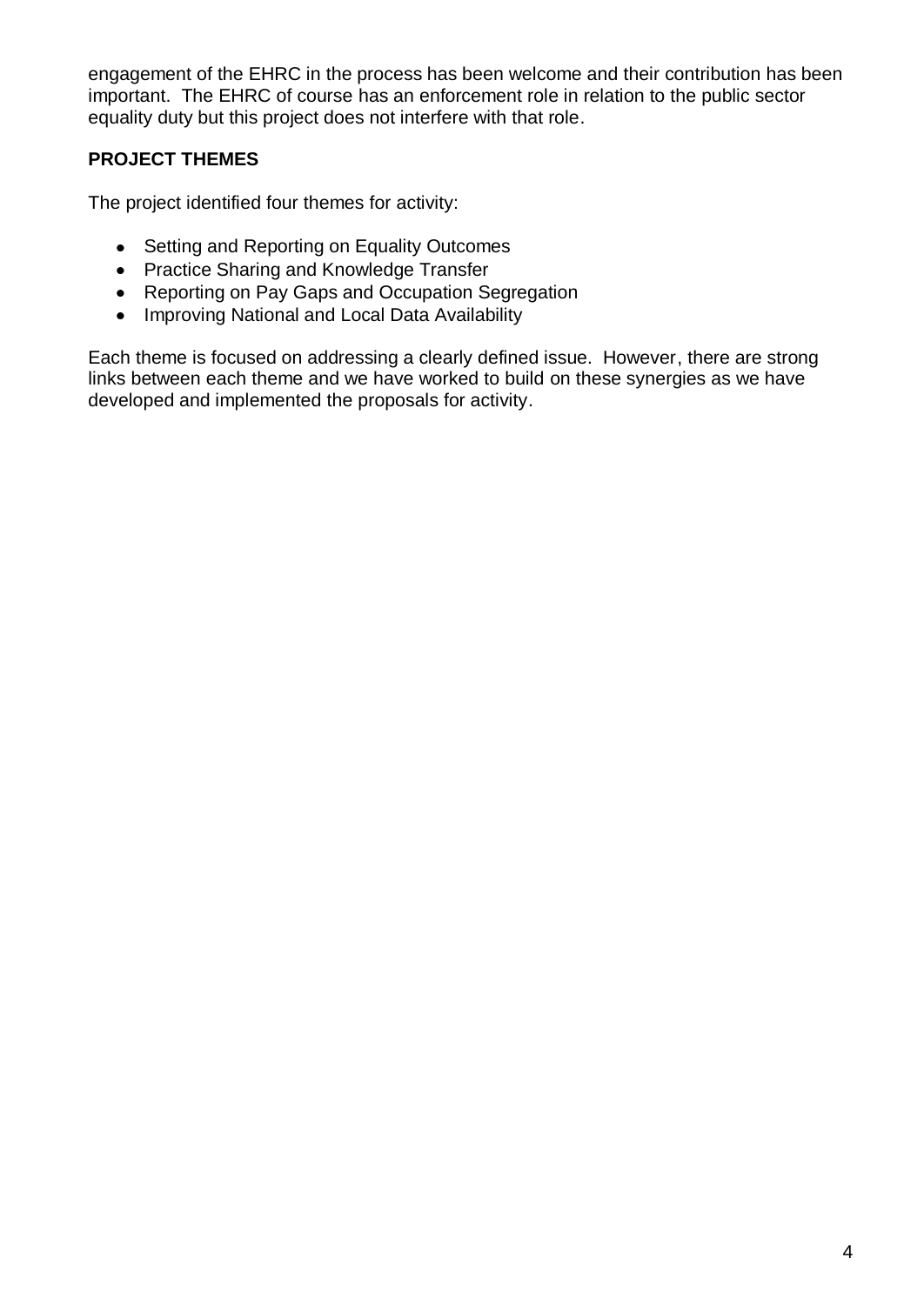#### <span id="page-6-1"></span>**2. PROGRESS REPORT ON IMPROVEMENT ACTIVITIES**

#### <span id="page-6-0"></span>**2.1 SETTING AND REPORTING ON EQUALITY OUTCOMES**

#### **PROPOSALS FOR ACTIVITY 2013-2017**

**The Scottish Government will work with authorities, the EHRC and other relevant partners to design options for building capacity in equality outcomes setting and selfevaluation.**



Equality outcomes set and owned by each public authority are important levers for change. Authorities have set, developed and reported on these in different ways. We have recognised that linking equality outcomes to corporate objectives and outcomes, and embedding them into business planning cycles, is important in helping to mainstream equality and make a real difference to the lives of our equality communities.

In 2013 the EHRC found that only 1 in 3 authorities had published robust equality outcomes that were clear and measureable. Many had produced equality outcomes that made it difficult for them to report effectively on their progress by April 2015.

The EHRC identified this as a priority and as part of its commitment to work in partnership with the Scottish Government to support the better performance of the public sector equality duty across Scotland through SNEIP. The EHRC has created the **Improving Equality Outcomes Project** to work directly with authorities whose equality outcomes would potentially benefit from improvement.

#### **PROGRESS**

In June 2014 the EHRC launched a programme of direct support for 46 authorities whose equality outcomes were judged as most likely to benefit from improvement. The programme involved a combination of seminars, peer support, dedicated support from EHRC staff and a self-assessment tool. Following participation in this programme, authorities agreed to produce renewed equality outcomes in October 2014.

The EHRC contracted an independent evaluation of the Outcomes Project, which assessed the overall effectiveness from the perspective of participants. The [evaluation](http://www.equalityhumanrights.com/publication/evaluation-improving-equality-outcomes-project) and executive summary are available on the EHRC's website.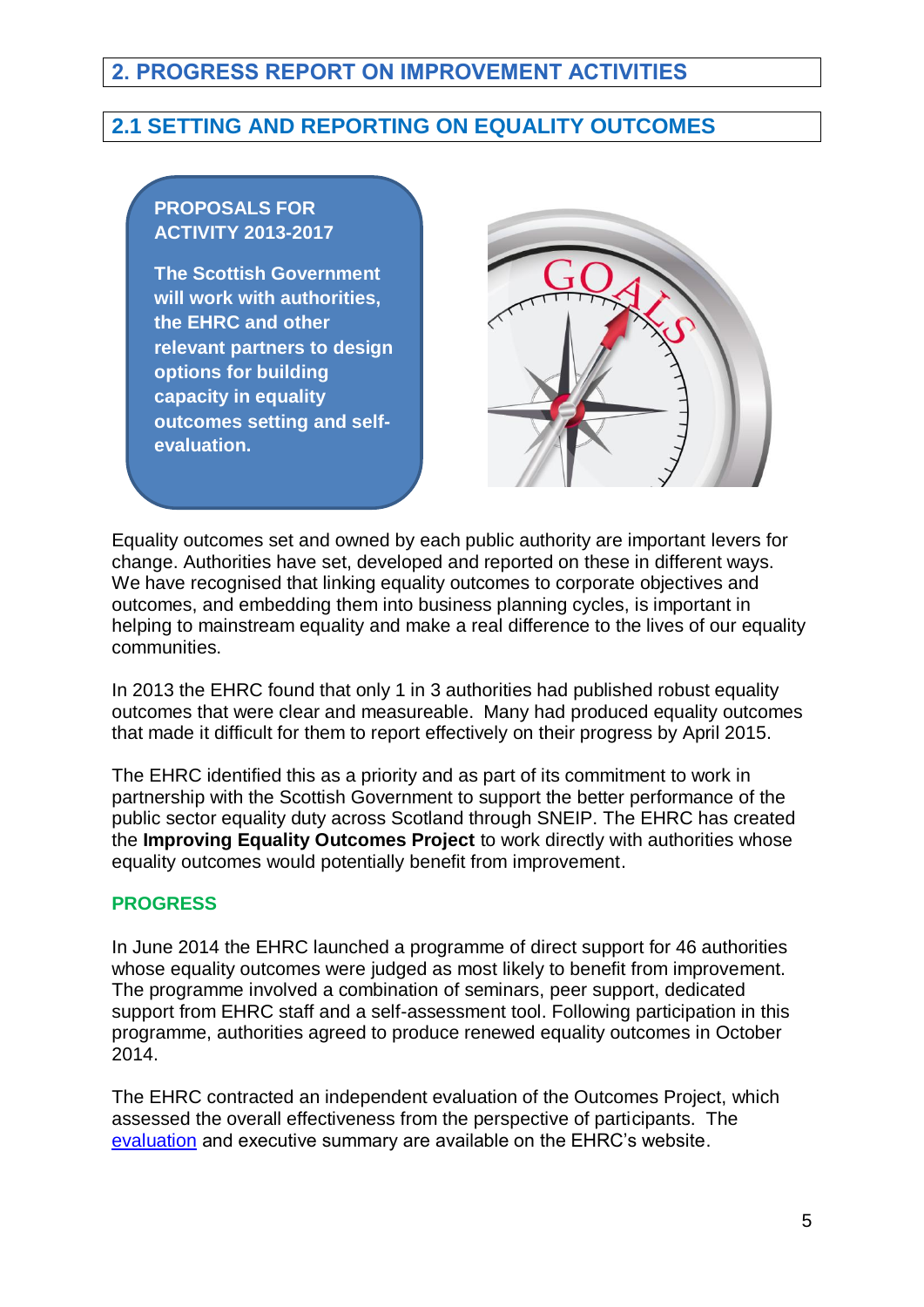#### **Key points of note and lessons learned:**

- $\bullet$  The timing of support is important making sure that it comes at the optimum time to have the maximum impact.
- Targeted support with one to one engagement is the most fruitful.
- There may be greater issues for authorities outside of the central belt in terms of their ability to engage and connect with other organisations and access and share good practice.
- Performance measurement is a challenge for smaller organisations. This may be an area in future for more tailored support, training and guidance.

#### **NEXT STEPS**

Following the Commission's monitoring of the 2015 progress reports on equality outcomes, the common areas for improvement include:

- Reports which focus on activity only rather than on outcomes.
- $\bullet$ Reports which indicate general progress but do not address progress for people with or who share protected characteristics, who are the intended beneficiaries of the outcome.
- General lack of evidence underpinning progress report with many too general in nature.

The EHRC is planning to use the evidence gathered in ["Measuring Up 4"](http://www.equalityhumanrights.com/publication/measuring-report-4-performance-report-public-authorities-performance-meeting-scottish-specific) to develop guidance and support to help public authorities continue to meet the requirements of the public sector equality duty, and will monitor performance of public authorities against reporting requirements in 2017.

Moving forward, public authorities can use this information to examine their own practice and consider what changes they may need to make to ensure that their efforts lead to improved outcomes for their employees and those that use their services. The evidence resources developed by the Scottish Government and set out in Section 2.4 can also help with efforts to develop or revise equality outcomes.

During the SNEIP networking events held between June and October 2015 we also heard that it would be helpful if the next stages of assistance could support themed equality outcomes, allowing public authorities to come together to share experience and practice. This is an interesting suggestion that will encourage more collaborative working and may improve the delivery on outcomes for communities served by a number of authorities.

> **The Equality and Human Rights Commission will develop further guidance and support to help public authorities**

> **We will explore opportunities to support themed equality outcomes**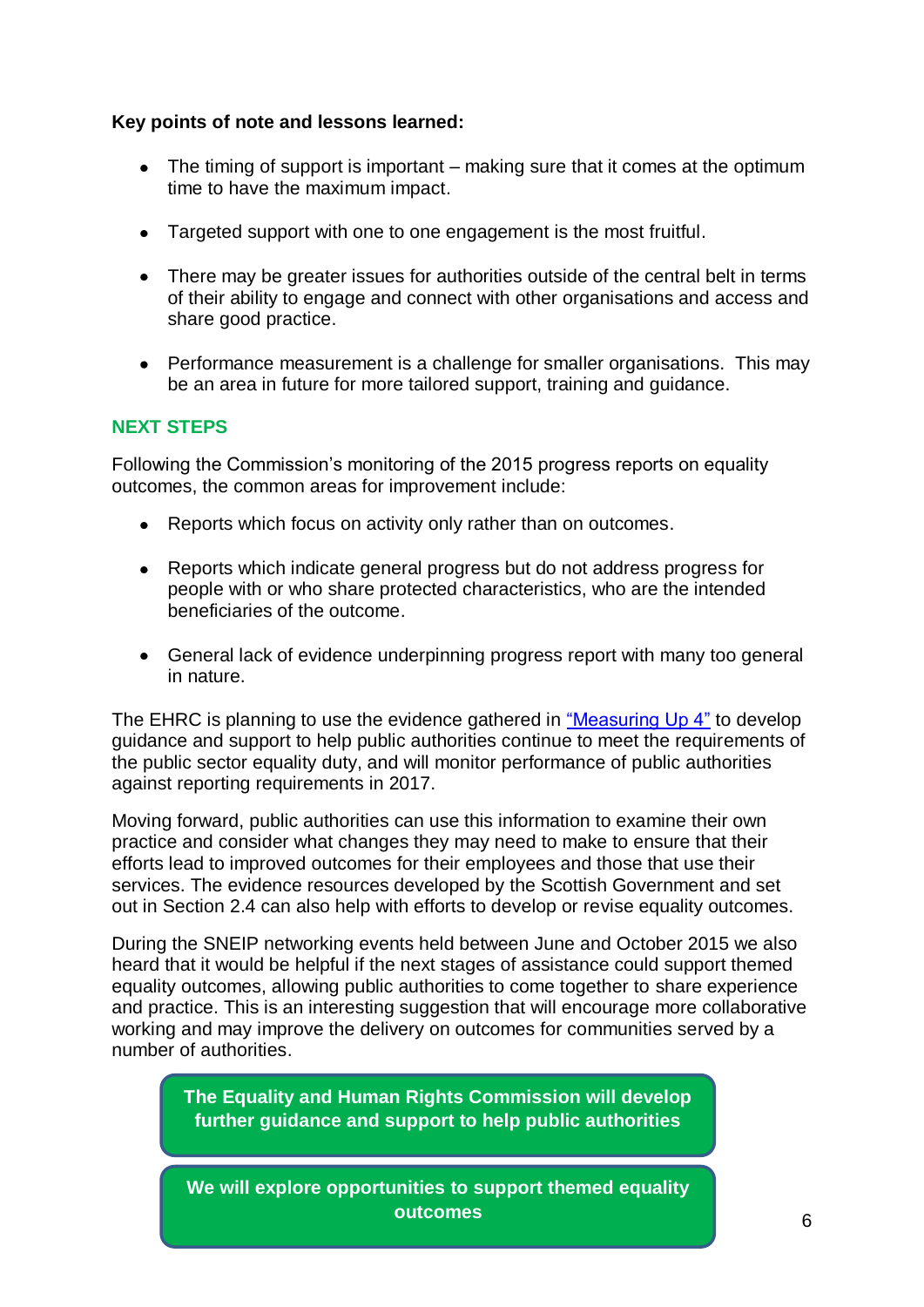#### <span id="page-8-0"></span>**2.2 PRACTICE SHARING AND KNOWLEDGE TRANSFER**

#### **PROPOSALS FOR ACTIVITY 2013 – 2017**

**The Scottish Government will:**

- **assess the need for a user led national web based portal**
- **explore with partners arrangements for regular national learning events to develop and promote effective practice in and across sectors**
- **host a collaborative event in partnership with the EHRC and authorities with a focus on employee data.**



We know from early engagement that there is a strong appetite for collaboration, networking and knowledge transfer across and within sectors. The discussions to date have highlighted the importance of national and local networks working collaboratively across organisational and sector boundaries, sharing knowledge about what works and developing innovative ways of addressing challenges.

#### **PROGRESS**

The first phase of this project re-examined the barriers to poor reporting at authority level and the enablers to good practice. This was designed to identify good practice examples for eventual sharing across sectors through events or other mechanisms. The focus of the study was gathering and using employee data and also reporting on gender pay gap and occupational segregation.

The SNEIP partnership followed this work by holding a series of events in 2015 to kick-start collaborative working arrangements and begin to create space for innovative thinking and peer support to improve performance against the Scottish specific employee related equality duties. The events were co-produced and designed and tested with our sounding board partners.

The series was underpinned by a set of agreed principles:

to reinforce the Scottish Government's commitment to equality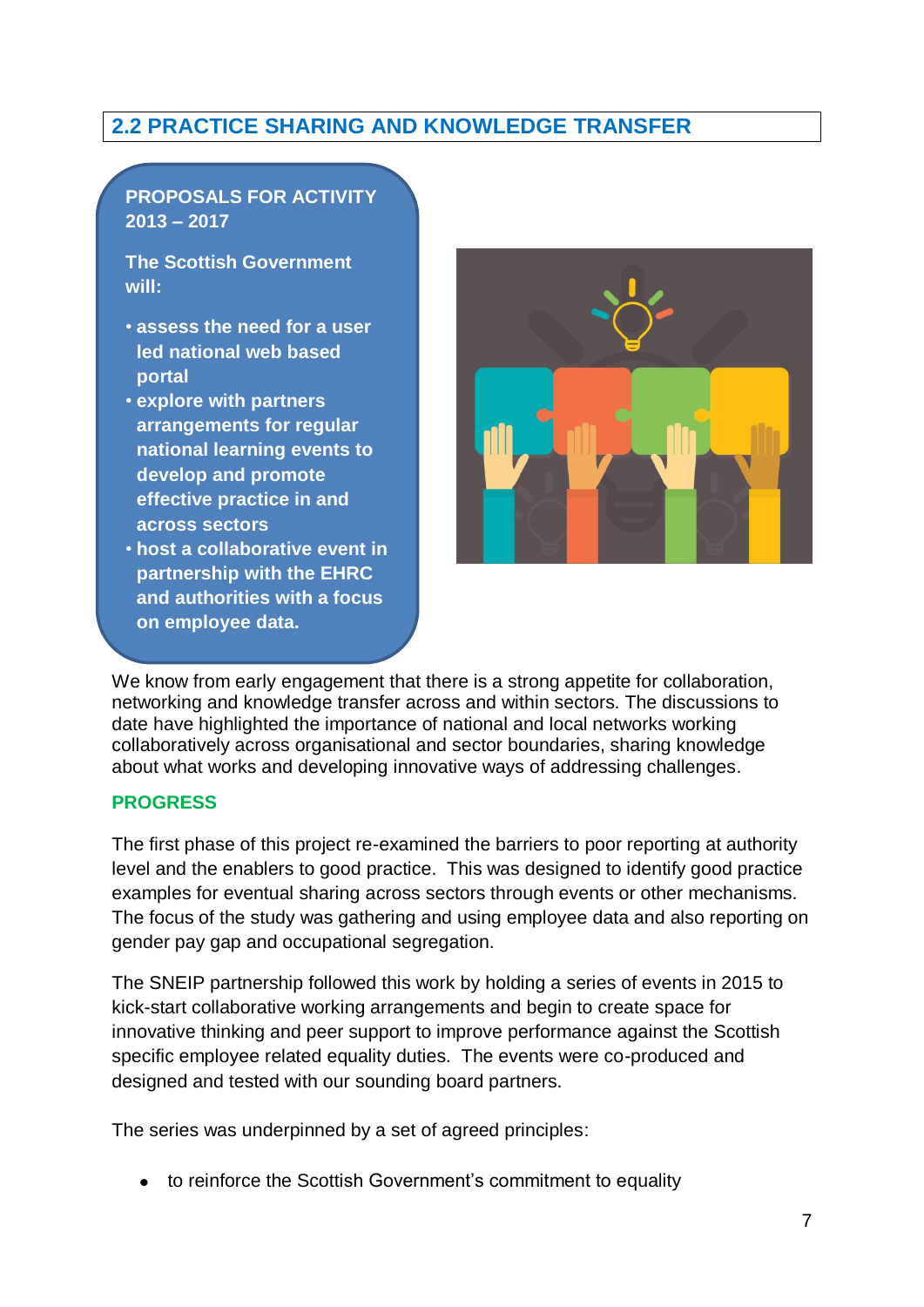- to facilitate peer support in a safe learning environment
- to build on the work of existing networks and share collaborative project work
- to share practitioner experience of the 2015 employee related duties.

Public sector equality networks and uniformed services were invited to nominate members from their sectors to participate in the events:

- Scottish Councils Equality Network
- Health Equality and Diversity leads
- The Equality Challenge Unit (FE/HE)
- NDPB Network
- Police Scotland
- Fife and Rescue Scotland.

#### **FIRST COLLABORATIVE EVENT**

#### **3 June 2015**

Our first event was a half-day session held at the Melting Pot, Edinburgh.

The event's purpose was:

- to share emerging findings from the diagnostic phase of the Project
- for practitioners to share their experience of 2015 reporting duties
- to consider how to work together collaboratively
- to consider the future focus of national improvement activity.

**"Please continue with this activity – great to hear from others"**

**Event participant**

**"Our sectors would like some clear guidance on good reporting, particularly how to report progress rather than activity"**

**Event participant**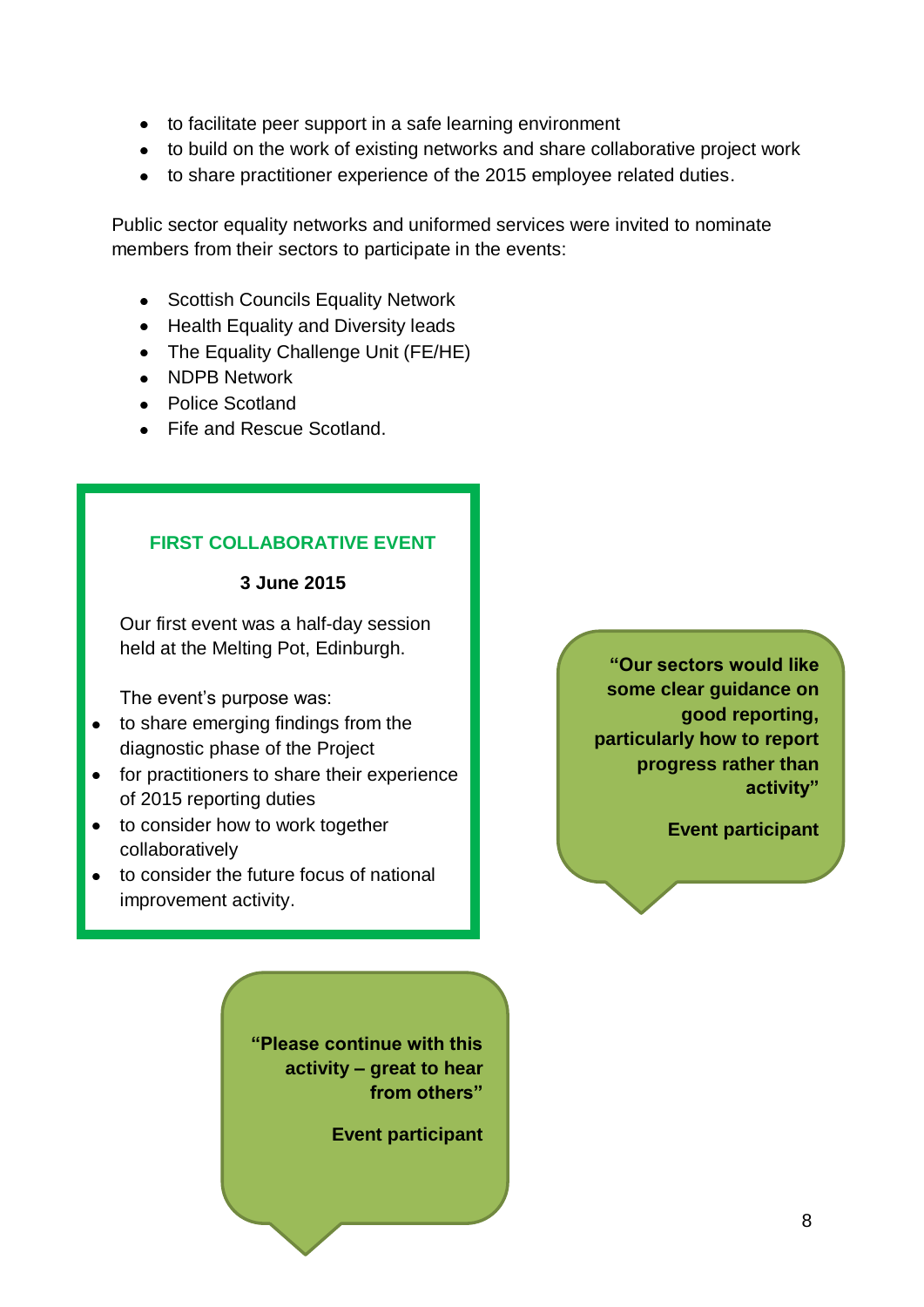**"A valuable opportunity to share experiences and learn from others. A lot of knowledge in the room!"**

**Event participant**

#### **GATHERING AND USING EMPLOYEE INFORMATION**

#### **10 September 2015**

Our second event was held at Scottish Government's office in Glasgow. The focus of the event was on improving performance in relation to [regulation 6,](http://www.legislation.gov.uk/ssi/2012/162/regulation/6/made) gathering and using employee information.

The event enabled practitioners to present case studies to demonstrate journeys of improvement and share learning including:

- An NDPB increasing staff declaration rates
- NDPBs working collaboratively to standardise employee data collection
- Health boards working collaboratively to improve workforce data
- A local authority sharing an innovative approach to mainstreaming.

The event was interactive, enabling equality network members to share views and experience through group discussion on the collection of data and how data is used to inform local policy.

**"A national awareness raising campaign to help with equality monitoring would be very helpful. The campaign should explain the purpose and value of collecting diversity data."**

**Event participant**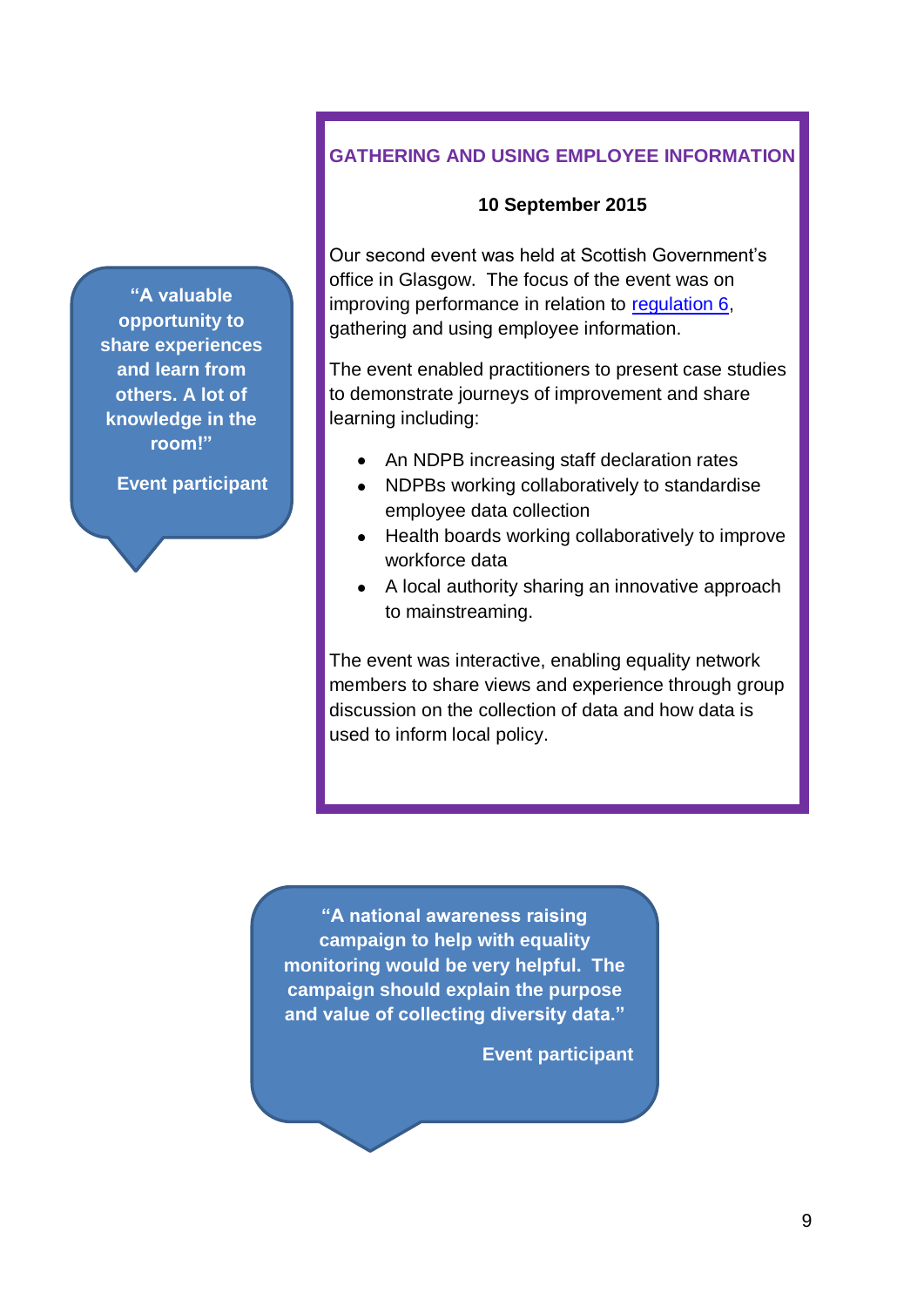#### **GENDER PAY GAP AND OCCUPATIONAL SEGREGATION**

#### **15 October 2015**

Our third event was held at a Scottish Government office in Edinburgh. The focus of the event was on [regulation 7,](http://www.legislation.gov.uk/ssi/2012/162/regulation/7/made) the duty to publish gender pay gap information, and on [regulation 8,](http://www.legislation.gov.uk/ssi/2012/162/regulation/8/made) the duty to publish statements on equal pay, including information on occupational segregation.

The Equality Challenge Unit presented their [Athena SWAN](http://www.ecu.ac.uk/equality-charters/athena-swan/) charter, originally developed to tackle horizontal and vertical gender occupational segregation in Higher Education.

Group discussions focussed on the transferability and use of Athena Swan across sectors.

Close the Gap presented summary findings of its analysis of public authorities' gender pay gap 2015 reports, which was conducted to supplement the performance reports published by the EHRC. The event provided an opportunity to share the proposed outline of revised guidance to support better reporting of gender pay gap and occupational segregation in 2017. Final guidance will be issued in January 2016.

#### **NEXT STEPS**

Feedback from the events indicates that they were very well received, with participants looking forward to a continued programme of knowledge transfer and learning. It is expected that the target audience should be widened in 2016. The feedback also indicates that development of a web portal should be further explored.

Our next steps will be:

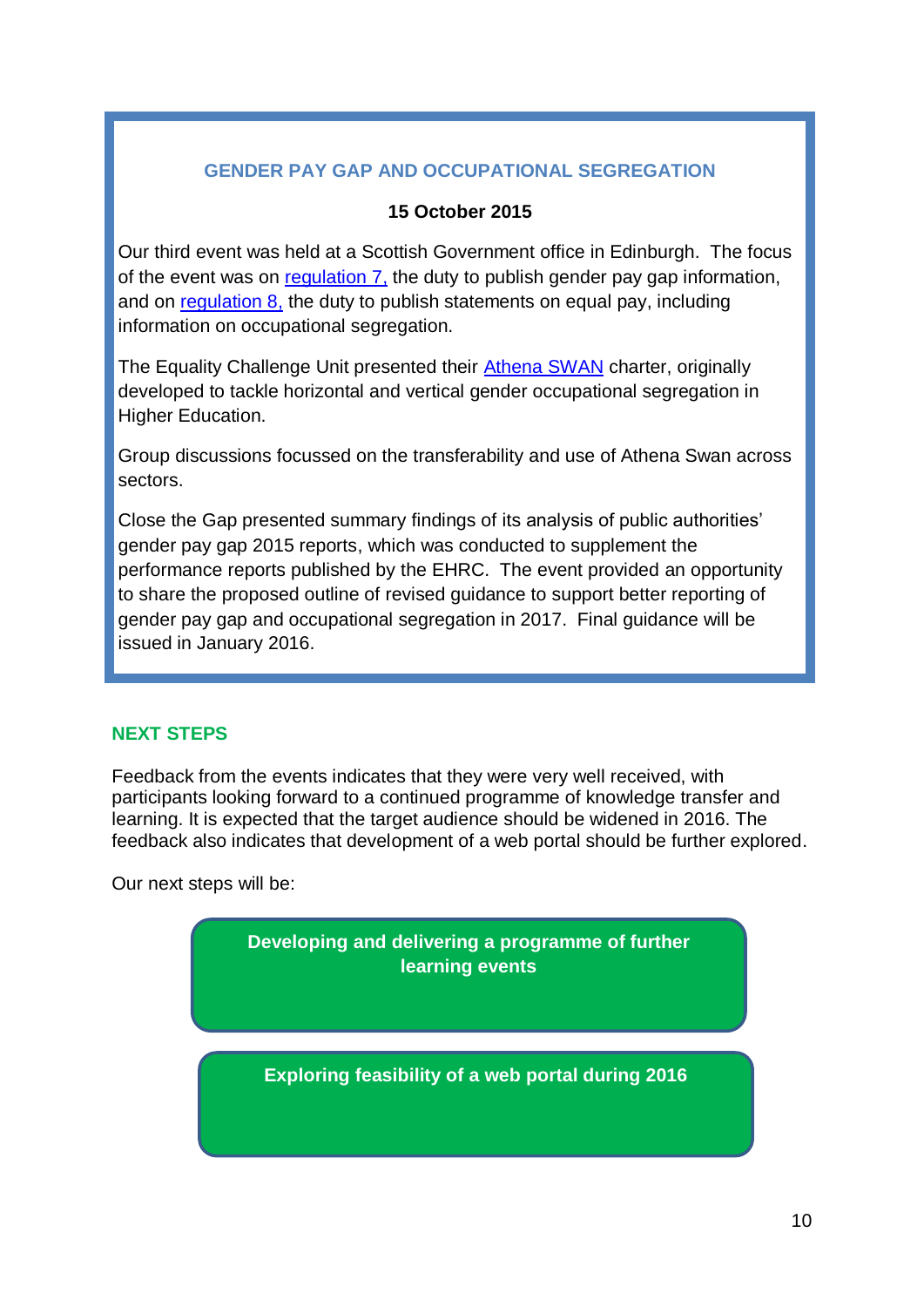#### <span id="page-12-0"></span>**2.3 REPORTING ON PAY GAPS AND OCCUPATIONAL SEGREGATION**

#### **PROPOSALS FOR ACTIVITY 2013 - 2017**

**The Scottish Government will work with Close the Gap, EHRC, authorities and others to:**

- **develop more specific and detailed guidance and tools to support better pay gap and occupational segregation reporting**
- **support national training to build skills specific to pay gap calculation and occupational segregation reporting.**



We have a clear ambition to address occupational segregation at all levels across gender, race and disability, and for public authorities to be taking action to reduce inequality and narrow the pay gaps. However, it is clear that a number of public authorities have found difficulty in reporting on pay gaps and occupational segregation.

This work stream began in 2013 with a view that it was necessary to get to the root causes of the problem. What is preventing good quality pay gap and occupational reporting currently? What would drive improved calculation and reporting so that the information can be used to develop fairer workplace policies?

In order to design appropriate improvement support, we first needed to diagnose the problem, mindful that improved quality of reporting occupational segregation between men and women would also help place public authorities in a better position to report on disability and race by 2017.

#### **PROGRESS**

Close the Gap carried out a qualitative study to identify barriers to reporting and what works well for public authorities, with a view to identifying good practice examples. The focus of the study was:

• gathering, analysing and using employee data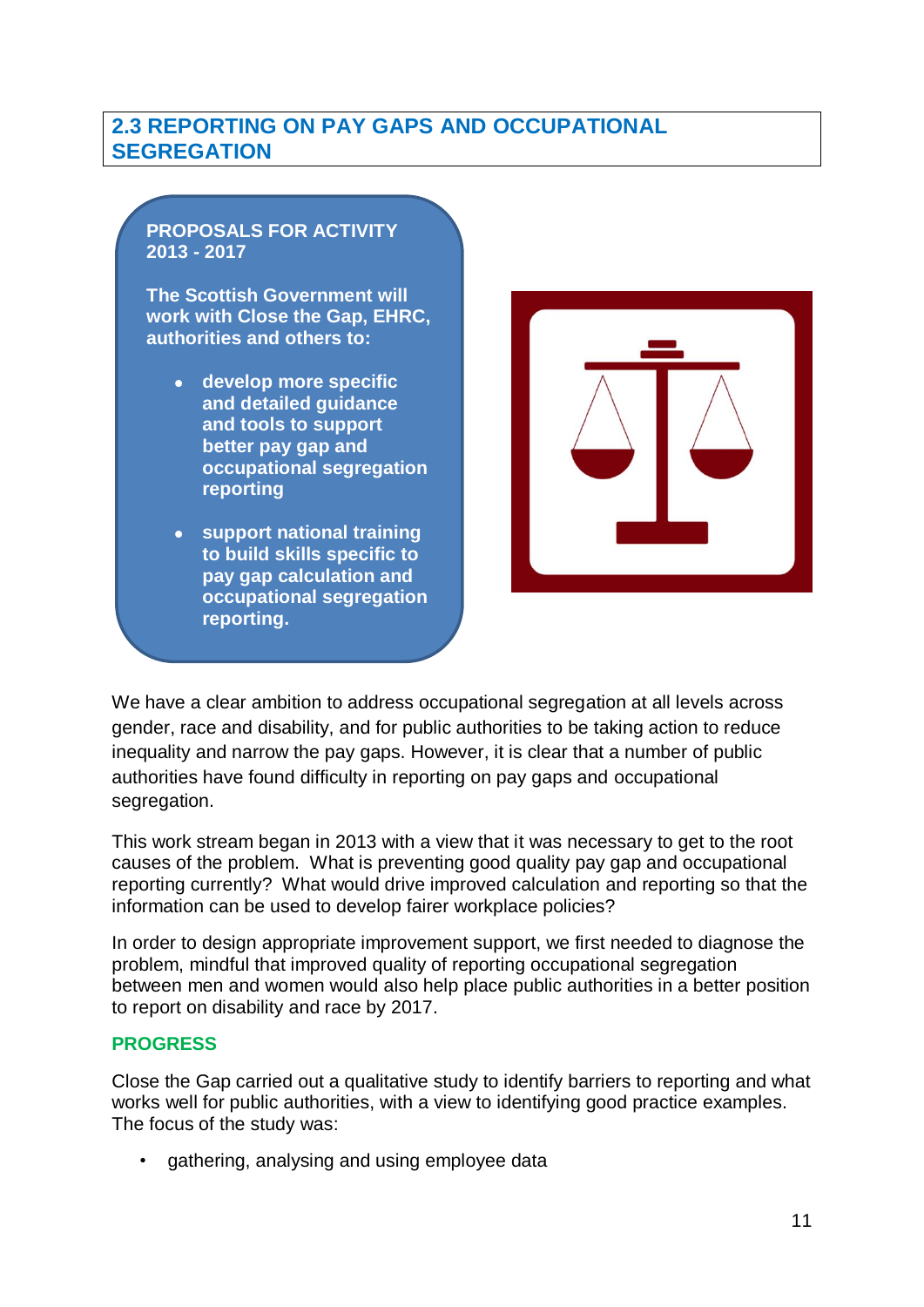• reporting on the gender pay gap and occupational segregation

Sectoral focus groups were held with public authorities across further and higher education, local government, NHS boards, NDPBs, and uniformed services.

Common barriers to basic reporting were identified as:

- Old, new or incompatible systems, which created challenges in gathering and analysing employee data
- Low disclosure rates for workforce data
- Challenges in benchmarking against local population data, including a lack of capacity to do this in a meaningful way
- Organisational culture and/or leadership which does not prioritise work on equalities
- Lack of knowledge and understanding of the PSED, the pay gap, occupational segregation, and equalities in general.

The study found that there was confusion from some participants around how to calculate the gender pay gap, and a lack of knowledge and understanding on horizontal and vertical segregation and potential actions that would address each. There was also a limited understanding of gendered barriers to employment and progression. Some participants were relatively new in post and there appeared to be no provision for knowledge transfer.

#### **Enablers to better reporting or what public authorities found useful included:**

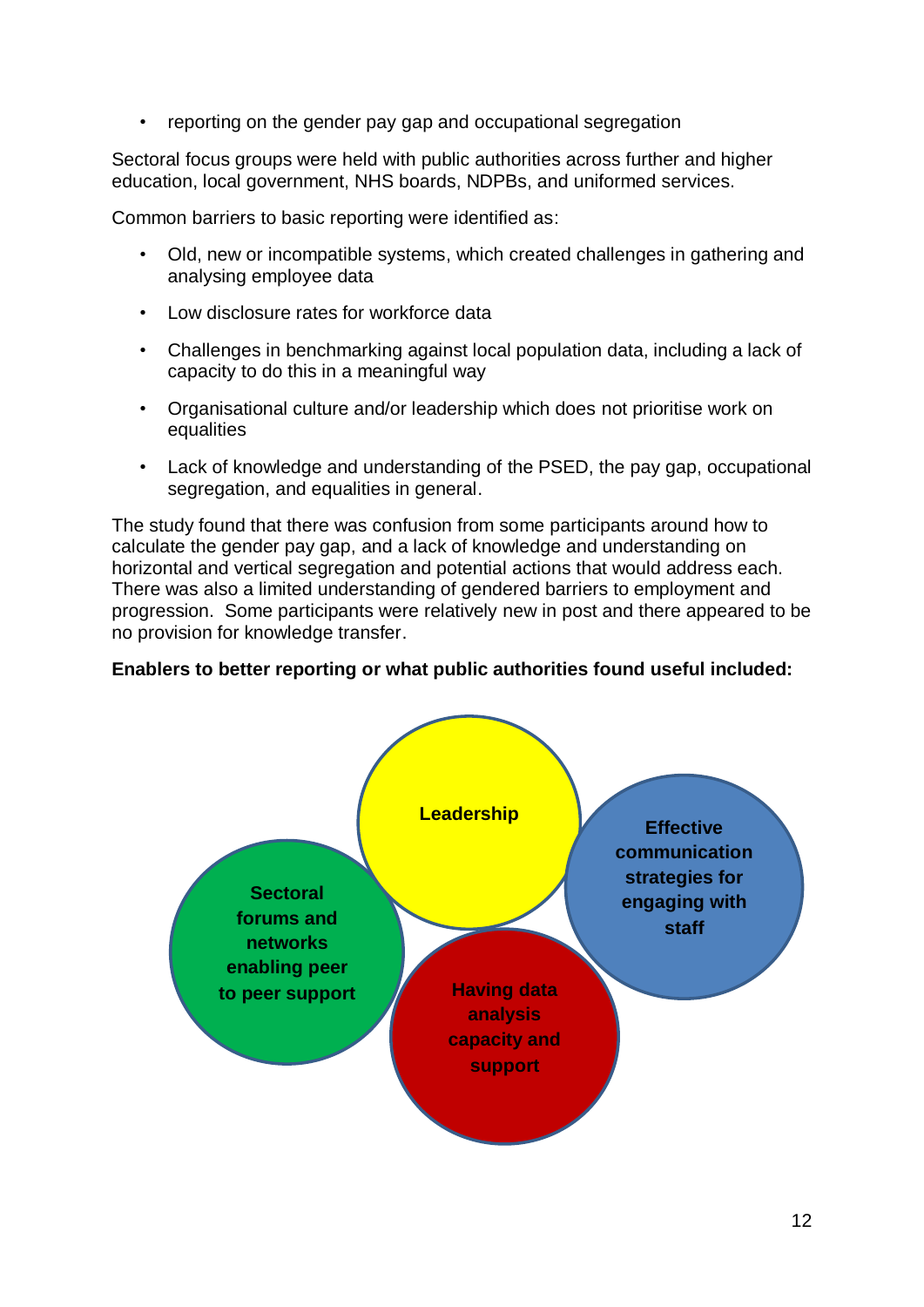To complement the assessment a series of events from June to October 2015 were held to support collaborative working and support peer to peer learning.

At the SNEIP event in October, the [Equality Challenge Unit](http://www.ecu.ac.uk/) presented the [Athena](http://www.ecu.ac.uk/equality-charters/athena-swan/)  [SWAN Charter,](http://www.ecu.ac.uk/equality-charters/athena-swan/) which aims to reduce occupational segregation and promote gender equality in the higher education sector. The aim was to provide examples of actions that can address occupational segregation and other gendered inequalities, and to explore whether the actions were relevant or transferable to other sectors. SNEIP also heard from authorities that additional guidance would help support better pay gap reporting and action on occupational segregation going forward. Close the Gap shared an outline of proposed additional guidance at the October networking event and asked for user feedback.

#### **NEXT STEPS**

It is still early in the lifetime of this work stream. However, it is clear from the [EHRC's](http://www.equalityhumanrights.com/about-us/devolved-authorities/commission-scotland/public-sector-equality-duty-scotland/public-sector-equality-duty-faqs/how-scotland-%E2%80%9Cmeasuring-%E2%80%9D-equality)  [monitoring and evaluation of the 2015 reports](http://www.equalityhumanrights.com/about-us/devolved-authorities/commission-scotland/public-sector-equality-duty-scotland/public-sector-equality-duty-faqs/how-scotland-%E2%80%9Cmeasuring-%E2%80%9D-equality) and the supplementary work by Close the Gap [in 2014](http://www.closethegap.org.uk/content/resources/1450180414_CTG-Working-Paper-12---Monitoring-Scottish-public-bodies-compliance-with-the-public-sector-equality-duty.pdf) and in [November 2015](http://www.closethegap.org.uk/content/resources/Making-Progress---An-assessment-of-employers-compliance-with-PSED-November-2015.pdf) that reporting on gender pay gap and occupational segregation has not improved over the last 2 years as we would have expected.

However, through the activity to date we are much clearer about the difficulties that authorities are experiencing and the barriers that have been identified to effective reporting on these matters. By April 2017, we want to see significant movement towards addressing these barriers to poor reporting on the pay gap and occupational segregation of men and women. Furthermore to see evidence of good quality information being used to address inequalities.

The findings of the assessments undertaken and from engagement activity so far indicate that there is a need for continued focus on this area.

Close the Gap's refreshed guidance will provide detailed information on gathering and using gender-disaggregated data; reporting on and developing actions to address the gender pay gap and occupational segregation; and the benefits of gender equality in the workplace. A short-life working group of public authorities has been set up to inform the development of the guidance.

We are reviewing the feedback from our October learning event to inform what further support is required to help ensure, where possible, improved quality and consistency of reporting on the gender pay-gap and occupational segregation, and prepare the ground for the new reporting requirements on disability and race in 2017.

Our next steps will be:

**To develop and clear updated guidance for public authorities on gender and employment, equal pay, and occupational segregation**

**To continue with plans to deliver capacity building and sessions for public authorities to raise awareness and business knowledge around occupational segregation, the gender pay gap, and disaggregated data gathering**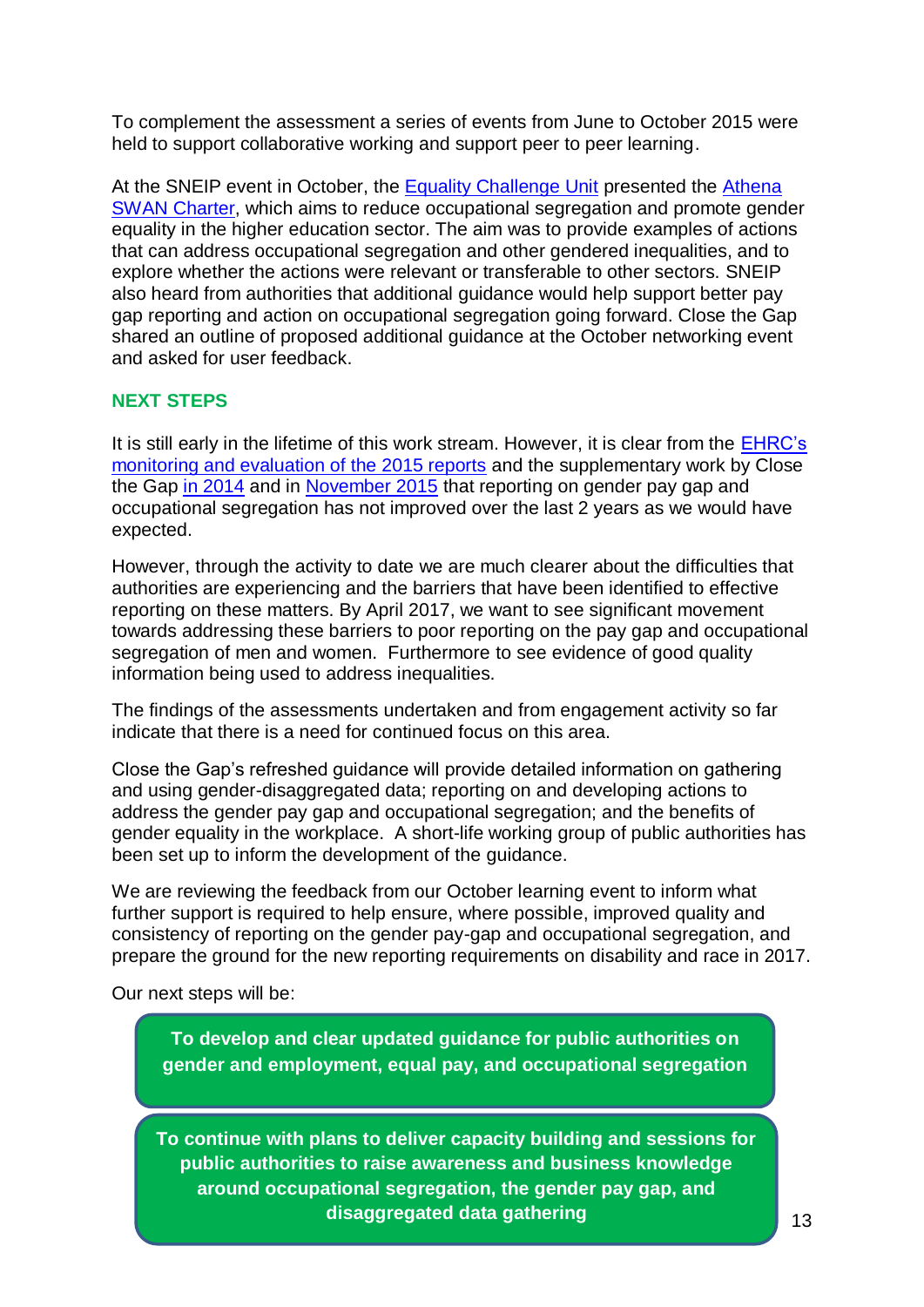#### <span id="page-15-0"></span>**2.4 IMPROVING NATIONAL AND LOCAL DATA AVAILABILITY**



Good use of data and analytical evidence is essential to the proper implementation of the public sector equality duty. Our aim is to help authorities improve their use of equality data.

#### **PROGRESS**

#### **Census analysis and equality evidence website**

**range of external stakeholders to promote dissemination and** 

**better use of the data.**

During 2014 and 2015 the Scottish Government carried out a comprehensive equality analysis of the 2011 Census and published the findings to fill evidence gaps on most of the protected characteristics in policy topics, including health, education, housing and the labour market.

This analysis was published as official statistics and the reports are available on the Scottish Government's equality evidence [website.](http://www.gov.scot/Topics/People/Equality/Equalities)

These reports were designed to be user-friendly, providing easy to digest data visualisations and charts, along with the background data informing these. To date, these reports have been accessed online by users more than 4,000 times.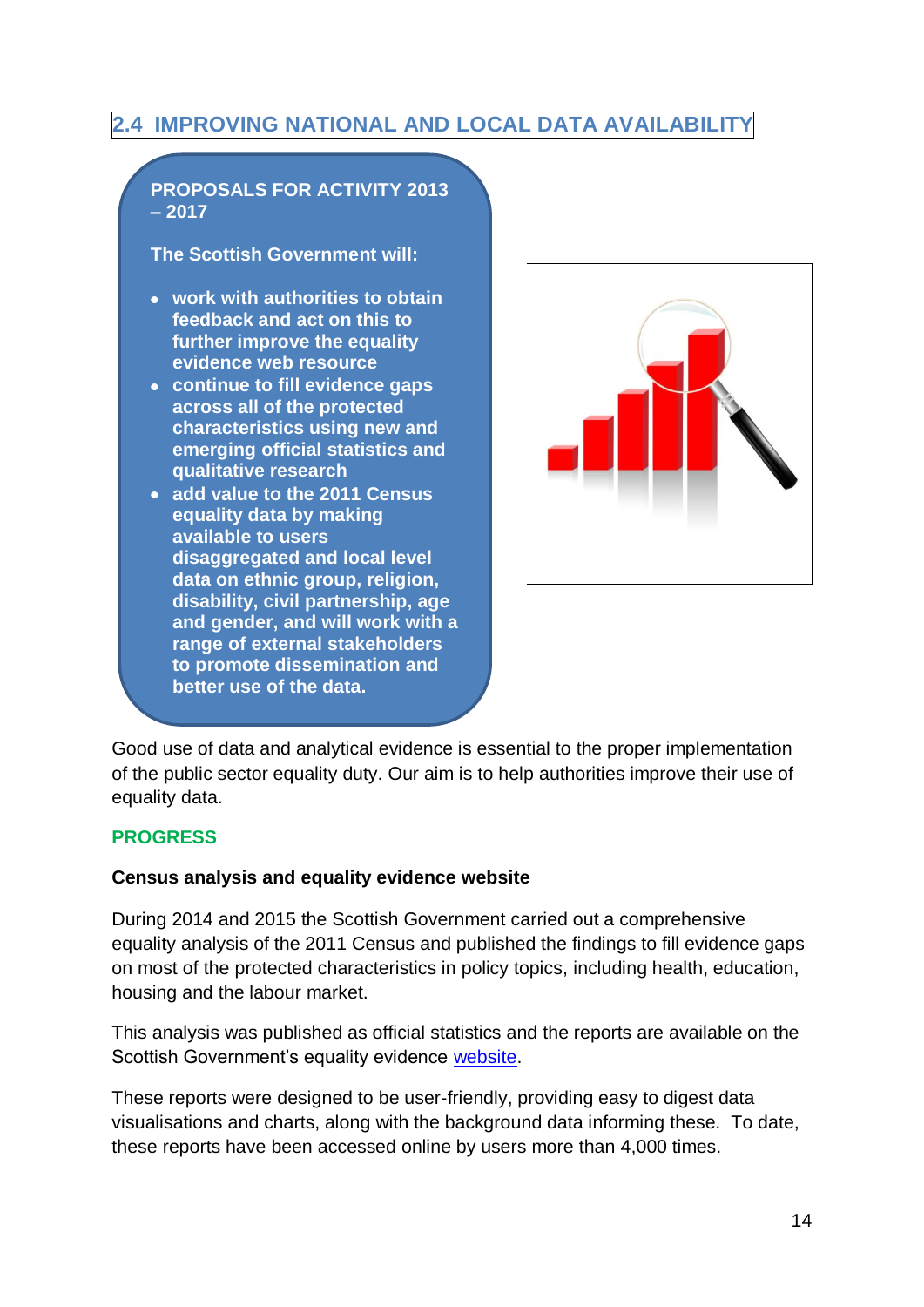The analysis presented on the equality evidence website has been used by partner organisations to:

- inform policy making
- inform analytical projects
- provide material for Equality Impact Assessments (EQIAs)
- provide context for reporting progress against the Scottish specific equality duties.

New equality evidence continues to be added to the Scottish Government **[Equality](http://www.gov.scot/Topics/People/Equality/Equalities/DataGrid)  [Evidence Finder](http://www.gov.scot/Topics/People/Equality/Equalities/DataGrid)** web resource, which is updated biannually.

#### **Involving others**

Throughout 2014 the Scottish Government engaged with users of its analysis by hosting, along with the EHRC, a series of Equality Census Data Users meetings where its Census analysis was promoted and discussed. These meetings were attended by equality practitioners across a wide range of sectors, including local authorities, third sector bodies and academia. Users came together to discuss published and planned Census analysis and associated policy priorities.

#### **Equality Evidence Toolkit**

In April 2015 the **[Equality Evidence Toolkit](http://www.gov.scot/Publications/2015/03/6567/0)** was published on the Scottish Government's website. This is a practical online resource that public authorities can use to aid their own internal data collection and analysis, and locate national and local equality data for comparisons and benchmarking.

This is a 'live' resource designed to be used in each of the PSED reporting cycles. Users in public authorities have been invited to provide feedback on the toolkit, which will shape it over time. It will be updated biannually to ensure that it contains links to the most up-to-date data sources and equality research.

#### **Involving others**

In the second half of 2014 Scottish Government analysts met with a range of equality leads within public authorities to discuss what would help them meet the reporting requirements of the Scottish specific equality duties and advance equality in their areas. The sectors contributing to these meetings covered local authorities, health boards, further and higher education and uniformed services.

It was felt that public authorities, particularly smaller ones and those without internal analytical support, would benefit from a practical resource. This resource could help them to locate data from existing evidence sources. It could also contain some guidance on how to use data captured within their own organisations more effectively.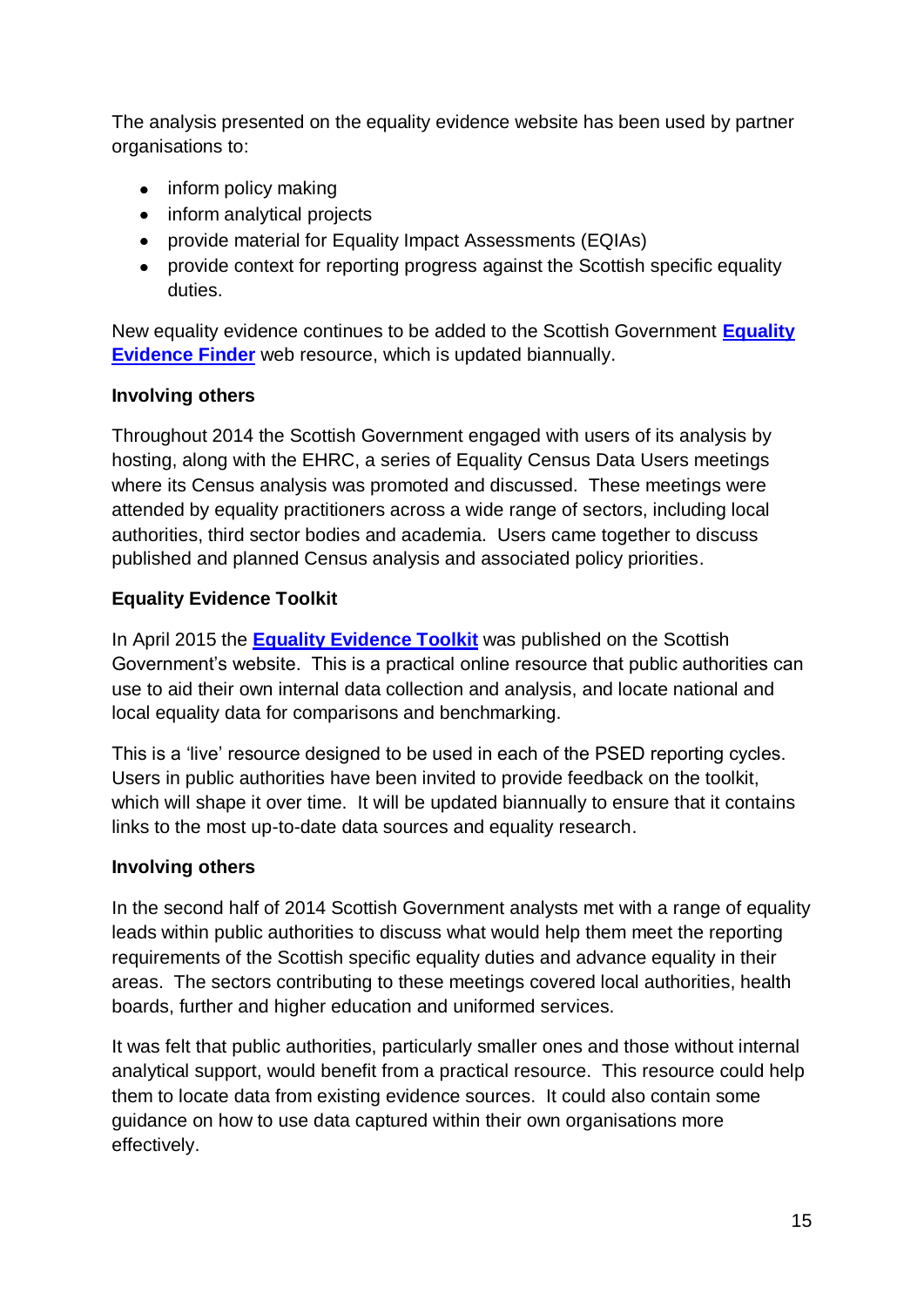Using the intelligence gathered at this series of meetings, the Scottish Government created a draft version of a practical resource which was aimed at raising awareness of the large amount of equality data already in the public domain and describing how to find it. It also provided guidance on standardised equality questions and recommended that these were asked within organisations. Other sections included one on confidentiality and a summary of useful work published by the Scottish Government's equality partner organisations.

In December 2014 the Scottish Government promoted a draft version of the toolkit at an event co-hosted by the Scottish Government and [CEMVO](http://www.cemvoscotland.org.uk/index.php/2-features/115-using-census-data-on-race) and used the opportunity for further user feedback.

The Scottish Government also sought feedback on the draft from the authorities who participated in the early development stage of the project and from the SNEIP partnership.

#### **NEXT STEPS**

**We will modernise the Equality Evidence Finder and make it more engaging for users**

**We will continue to develop and promote the Equality Evidence Toolkit to support the 2017 reporting duties**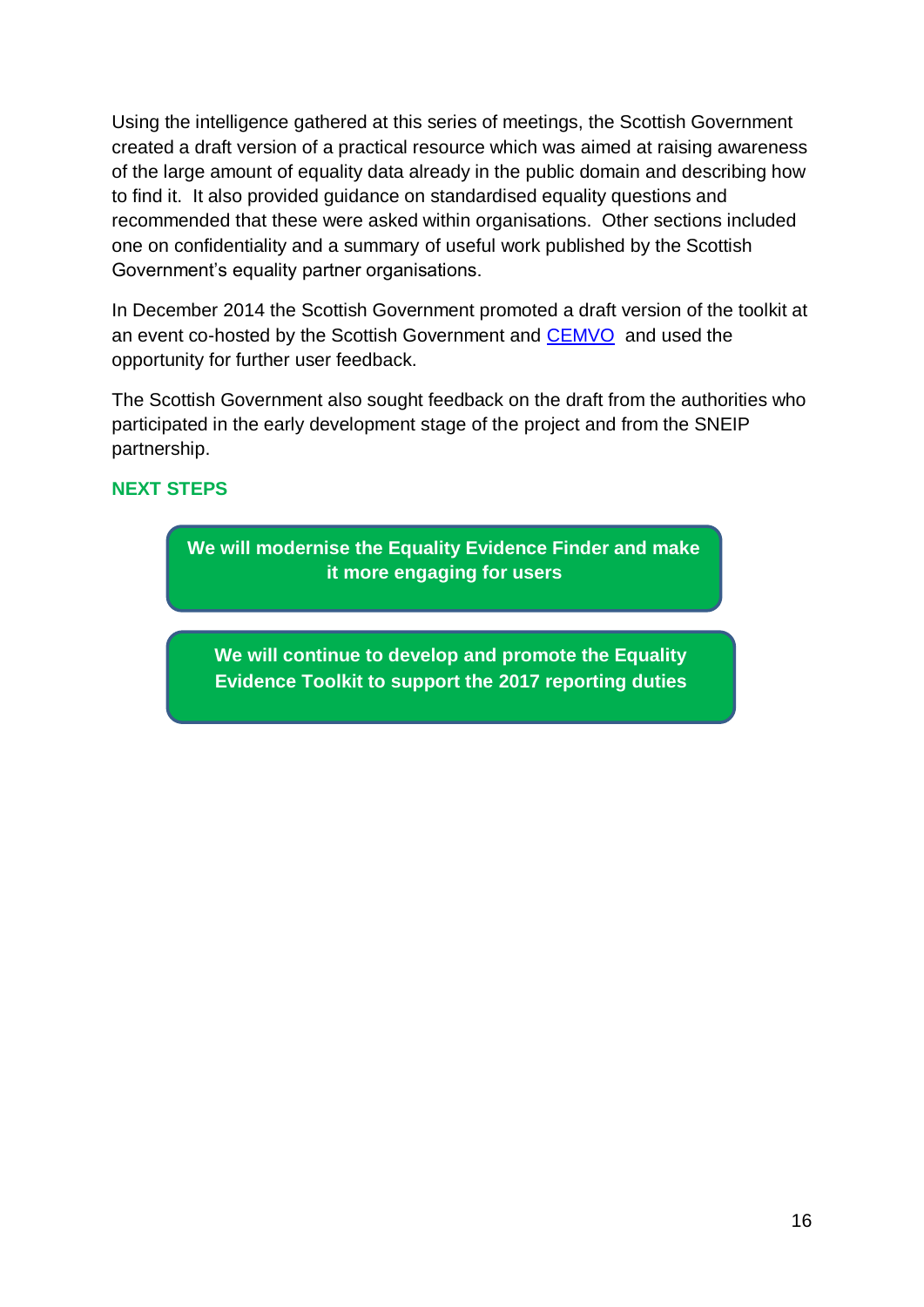#### <span id="page-18-0"></span>**3. CONCLUSION**

This report has set out progress against our original proposals for action published in December 2013. Informed by research and feedback, each proposal was about improving effectiveness, and fostering the collaboration needed to promote equality across the public sector.

During 2014-15 we have worked with authorities, the EHRC and other partners on developing the approach to the improvement project, undertaking research and diagnostic discussion about the underlying issues impacting on performance. This has resulted in the development of a collaborative approach to improvement based on peer learning and support implemented in the context of the Scottish National Equality Improvement project.

There has been a tremendous willingness to engage in the work from across the networks and a real commitment to see improvement. It is acknowledged that there are public bodies that are making progress in their reporting and that there is good practice to be shared. The challenge is to help all to raise their game.

In November 2015 the SNEIP Sounding Board met to evaluate progress to date and to input into forward planning.

#### **Key messages coming through were:**

- the feeling that there was an increased positive energy within the equality networks
- a belief in SNEIP's huge potential for connectedness and support
- an observation that mergers and the changing landscapes across the public sector create a greater demand for sharing and learning across sectors
- an appreciation of the unprecedented political drive on equality and the potential that this brings.

#### **In addition to the Next Steps already identified, priorities for business planning in 2016 include:**

- the development of an ambition statement to frame Phase 2
- preparing for the extension of duties to disability and race for April 2017
- exploring how can we prepare together to shape new outcomes in 2017
- developing a programme of engagement with equality communities.

These observations and the learning from all the sessions and events undertaken to date will frame the programme of work to be undertaken during Phase 2 in 2016.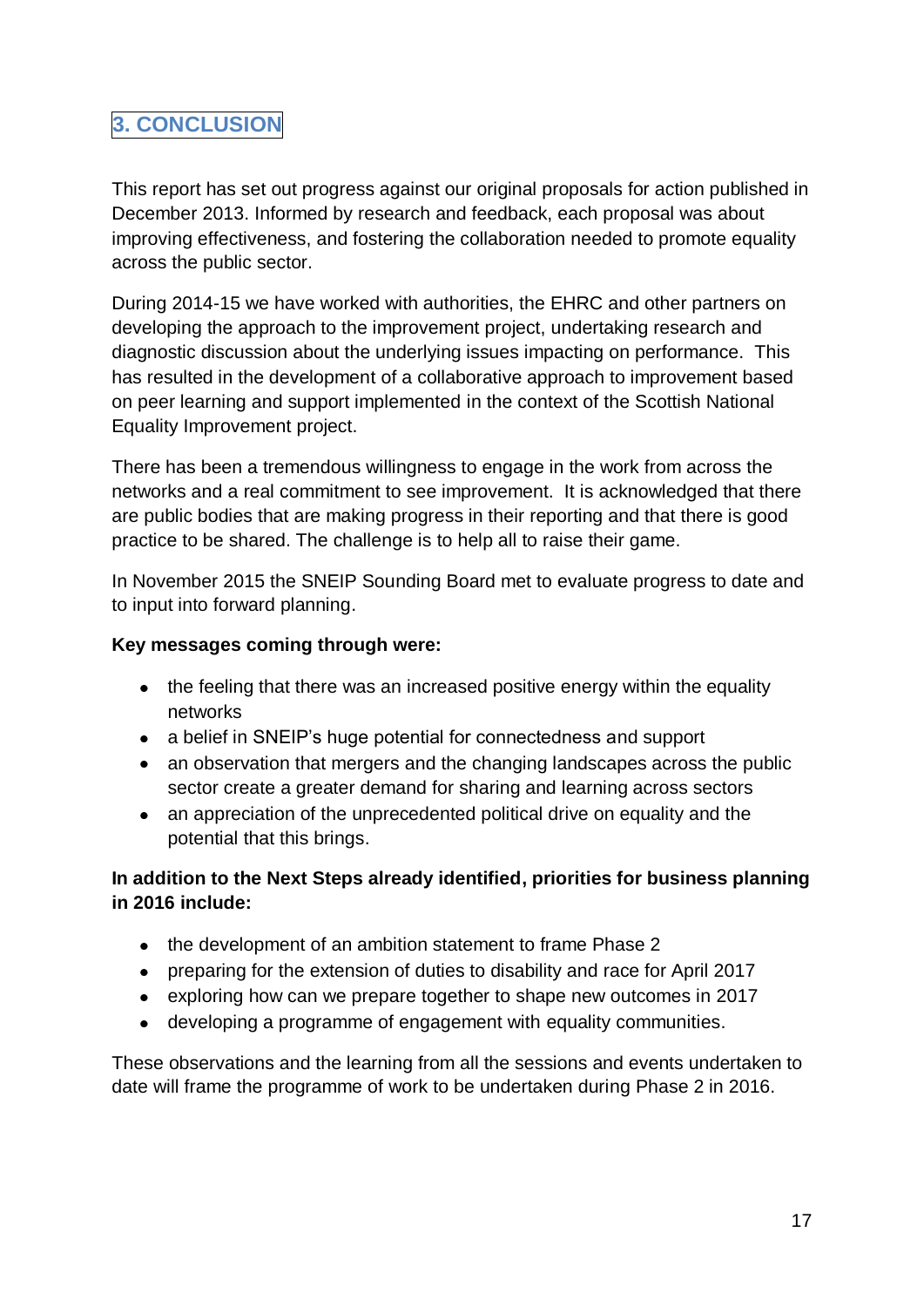#### **ACKNOWLEDGEMENTS**

The Scottish Government would like to take this opportunity to thank our partners EHRC and Close the Gap for the research and evidential work undertaken during this phase of the project. We are grateful to the Sounding Board members for their encouragement, support and attention to the SNEIP. We would also like to thank the participants at the 2015 learning events for their time and insight. We look forward to continuing to work with you all in the period ahead.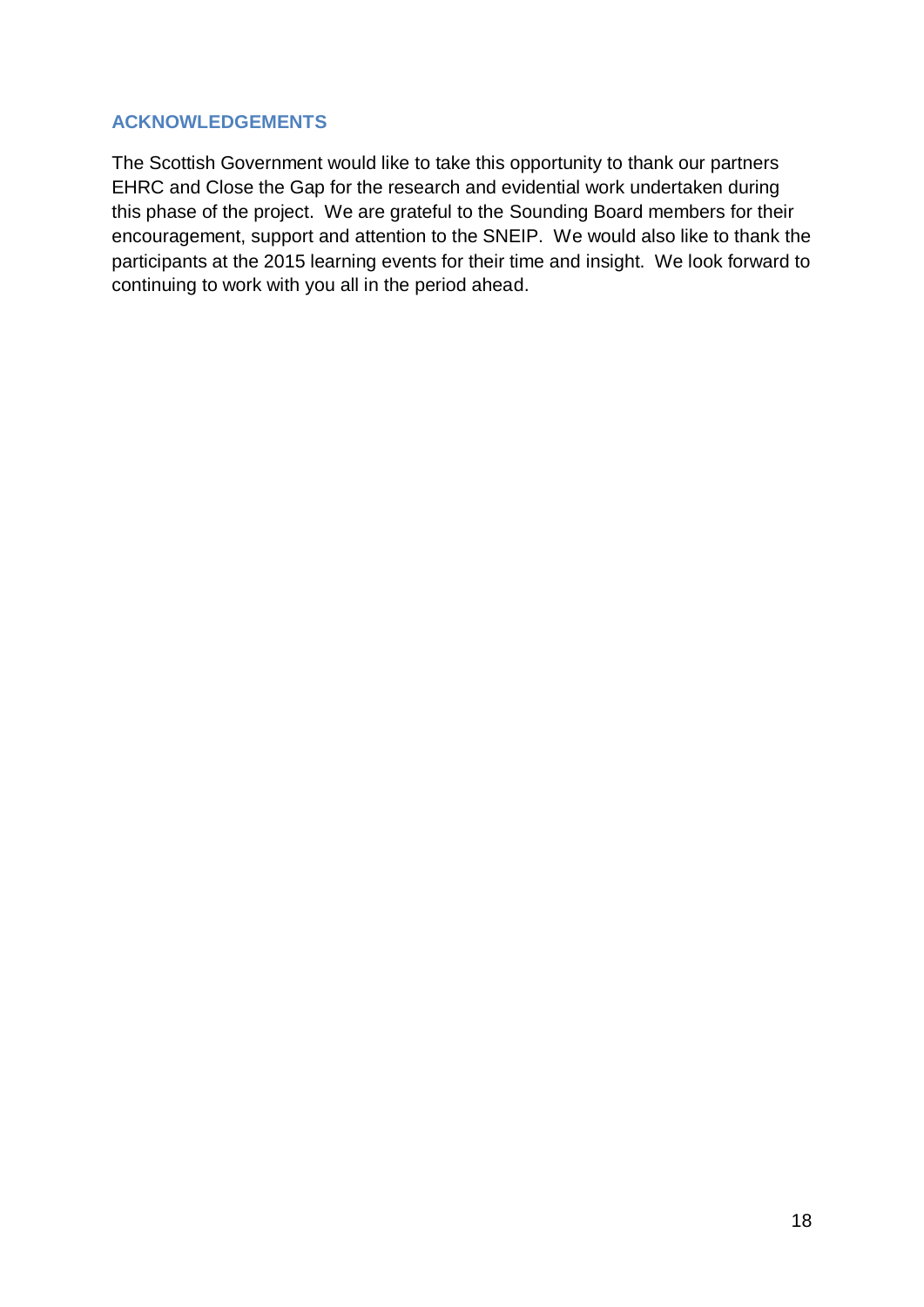#### **PUBLIC SECTOR EQUALITY DUTY**

<span id="page-20-0"></span>The UK's Equality Act 2010 contains the public sector equality duty (PSED) which requires public authorities to have due regard, when exercising their functions, to the need to eliminate unlawful discrimination, advance equality of opportunity, and foster good relations between persons who share a relevant protected characteristic and persons who do not share it. Public authorities and office holders listed on Schedule 19 of the Equality Act 2010 are independently responsible for complying with the PSED.

The Equality Act 2010 enabled the Scottish Ministers to place specific duties on Scottish public authorities to assist in a delivery of the public sector equality duty. The Scottish specific duties came into force in May 2012, and require listed public authorities to:

- publish, every two years, a report on progress with mainstreaming the equality duty into its functions
- publish, every four years, a set of equality outcomes and report on progress after two years
- undertake equality impact assessments of new or revised policies and practices, and publish the results
- gather and publish employee diversity data, including on recruitment,  $\bullet$ development and retention; and use this information to better perform the equality duty
- publish, every two years, gender pay gap information (those public authorities that have at least 150 employees)
- publish, every four years, statements on equal pay that include information on  $\bullet$ occupational segregation (those public authorities that have at least 150 employees) – starting with gender and, from 2017, also covering disability and race
- consider equality within award criteria and conditions in relation to public procurement.

Scottish Ministers are listed in the Scottish specific duties and are required to publish information alongside local authorities, health boards, colleges and universities, uniformed services and NDPBs etc.

The Scottish Ministers are subject to an additional duty to publish proposals to assist Scottish public authorities to better perform the public sector equality duty, and report on progress in this area.

Monitoring and compliance of the PSED falls to the Equality and Human Rights Commission (EHRC) which has a mandate to challenge discrimination, and certain powers in connection with the enforcement of the PSED. Scottish Ministers have no locus to monitor the performance of other listed authorities, or to provide training and guidance on the PSED.